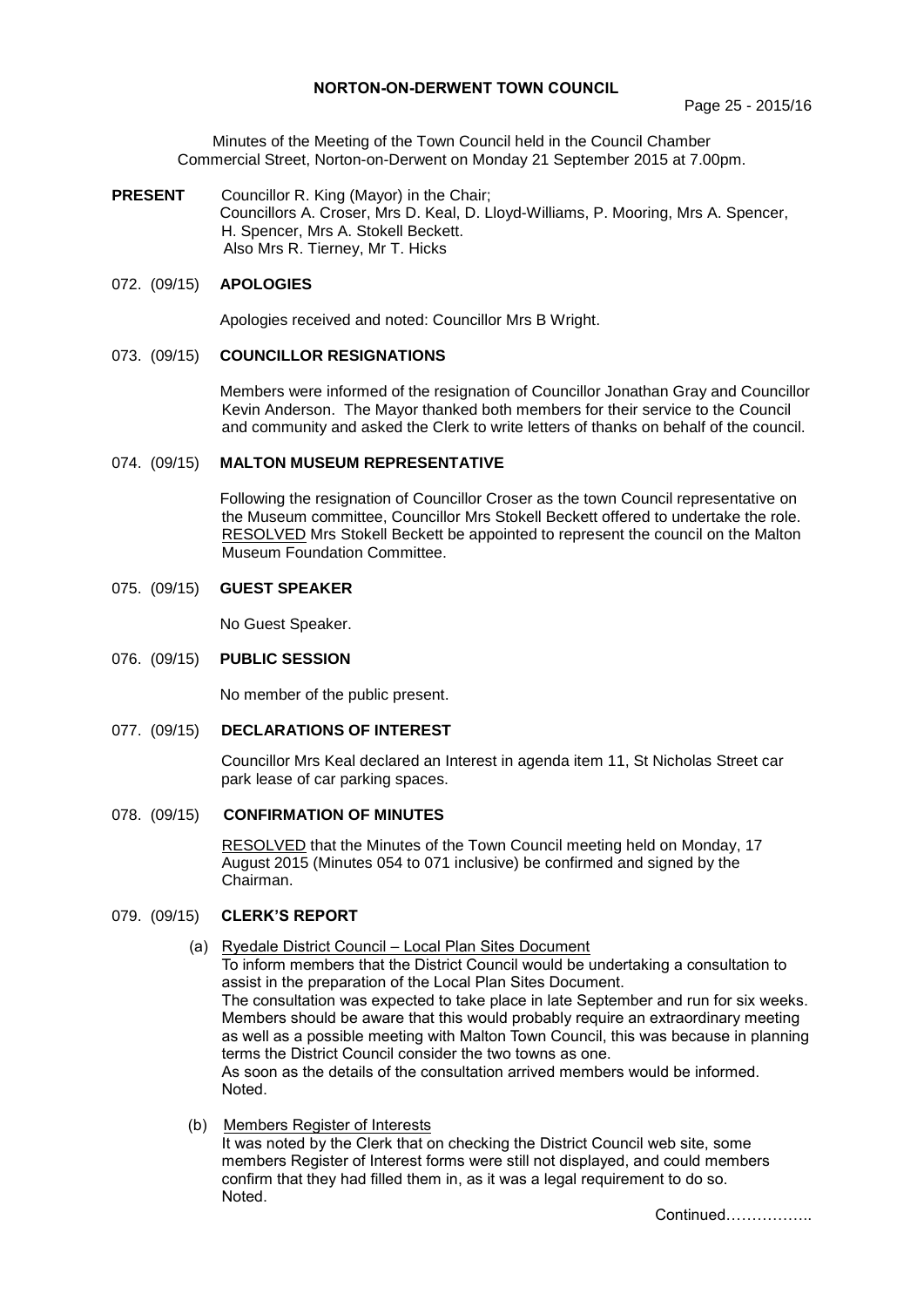#### 080. (09/15) **TOWN MAYOR'S REPORT**

(a) Fire and Rescue Consultation

The Mayor reported attendance at the consultation at the Milton Rooms. It was noted that this was poorly attended and that this would be discussed later in this meeting.

(b) News Clippings

The Mayor acknowledged that with Councillor Gray's resignation he would no longer be undertaking the role of collecting news clippings relevant to Norton. The Mayor explained that this was a simple task of keeping all council and town related news from the local newspapers and putting the extracts into a scrapbook. Councillor Stokell Beckett offered to take over this role. Noted.

## 081. (09/15) **FINANCIAL MATTERS**

- (a) Accounts paid and for payment The Clerk reported that accounts nos. 109 to 117 inclusive, amounting to £7100.55 had been paid since the last meeting of the Council. RESOLVED that account nos. 118 to 126 inclusive, amounting to £5,937.24 be paid. Cheques were drawn and signed accordingly.
- (b) Financial report The Clerk's financial report for the period 01.08.15 to 31.08.15 was received.
- (c) Budgetary monitoring The Clerk's report for the period ending 31 August 2015 was received.

#### 082. (09/15) **PLANNING MATTERS**

 (a) Planning applications referred to the Town Council by Ryedale District Council, for comment and/or recommendation were dealt with as follows: -

| 15/01019/HOUSE                                                | Erection of two storey extension to rear elevation.<br>4 Field View, Norton, Malton, YO17 9AZ<br>For: Mr & Mrs N Drew<br>RESOLVED: Recommend approval, subject to no objection from<br>neighbouring owners.                     |  |
|---------------------------------------------------------------|---------------------------------------------------------------------------------------------------------------------------------------------------------------------------------------------------------------------------------|--|
| 15/01004/FUL                                                  | Erection of a three bedroomed dwelling to include formation of vehicular<br>access, parking and amenity area.<br>Land east of 72 Parliament Street, Norton, Malton.<br>For: Mrs J Spaven<br><b>RESOLVED: Recommend approval</b> |  |
| 15/01061/HOUSE                                                | Erection of a one-and-a-half storey extension to rear elevation.<br>11 The Chase Norton.<br>For: Mrs J Routledge<br><b>RESOLVED:</b> Recommend approval, subject to no objection from<br>neighbouring owners.                   |  |
| (b) Planning decisions notified by Ryedale District Council:- |                                                                                                                                                                                                                                 |  |
| Approved<br>15/00547/FUL                                      | Erection of a three bedroom dwelling following demolition of former workshop<br>8 Sutton Farm, Langton Road, Norton, YO17 9PU                                                                                                   |  |
| 15/00548/LBC                                                  | Erection of a three bedroom dwelling following demolition of former workshop<br>8 Sutton Farm, Langton Road, Norton, YO17 9PU                                                                                                   |  |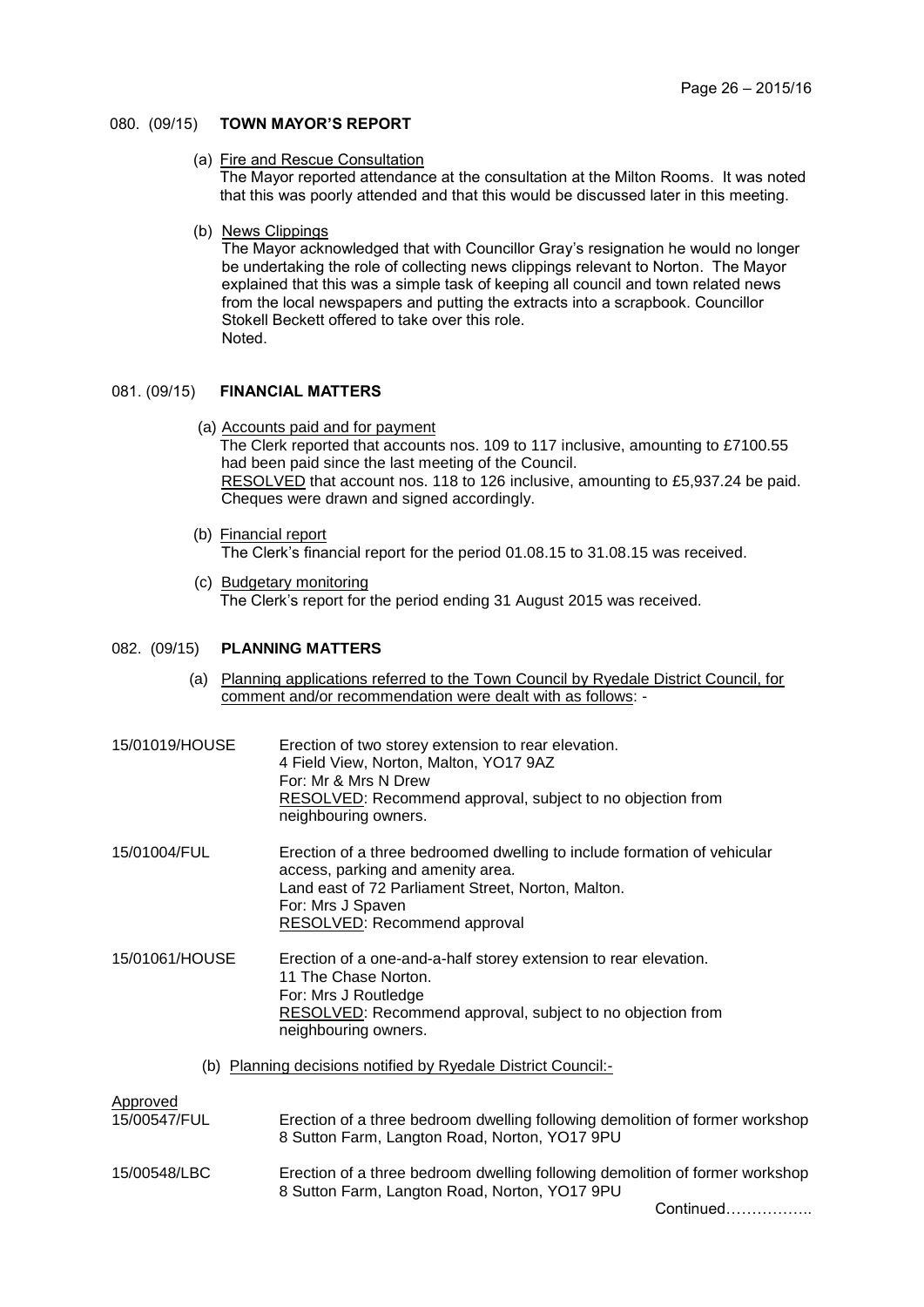- 082. (09/15) **PLANNING MATTERS** (continued)
	- (b) Planning decisions notified by Ryedale District Council:-
- 15/00820/HOUSE Erection of single storey garden room to rear and side elevation (part retrospective application) 102 Langton Road, Norton, Malton, North Yorkshire, YO17 9AE
- 15/00767/FUL Installation of screens between wash down bays and installation of new wheel wash Karro Foods Ltd, Westfield Way, Norton, Malton, YO17 9HG
- 15/00868/HOUSE Installation of first floor dormer to north facing roof slope to form additional bedroom 55 The Ridings, Norton, Malton, YO17 9AP
- 15/00035/REM Erection of 4no. three bedroom dwellings with integral garages and 4no. two bedroom dwellings with detached single garages (outline approval 11/01001/OUT dated 09.09.2013 Land off Heron Way, Norton

Refused

- 15/00627/MOUT Residential development of 23no. dwellings following demolition of existing agricultural type building (site area 0.54 ha) – revised details to refusal 14/00096/MOUT dated 09.06.2014 Agricultural Contractors, Welham Road, Norton
- 15/00811/HOUSE Erection of single storey extension to front elevation following removal of porch and bay window 44 Wold Street, Norton, Malton, YO17 9AA

## 083. (09/15) **GRANTS TO VOLUNTARY ORGANISATIONS**

 (a) Local organisations that benefit the community The clerk had circulated a list of organisations that had applied for a grant together with a schedule of grants awarded over the past three vears. RESOLVED that the council in accordance with its powers under section 137 of the Local Government Act 1972, should incur the following expenditure which in the opinion of the council is in the interests of the area and its inhabitants and will benefit them in a manner commensurate with expenditure:-

| $\bullet$ | Dickens Gift to Yorkshire                   | £400.00   |
|-----------|---------------------------------------------|-----------|
| $\bullet$ | <b>Malton Museum Foundation</b>             | £300.00   |
| $\bullet$ | <b>Next Steps</b>                           | £2,000.00 |
| $\bullet$ | <b>Ryedale Book Festival</b>                | £300.00   |
| $\bullet$ | Ryedale District Council Chairman's Charity | £100.00   |
| $\bullet$ | Ryedale Foodbank                            | £1000.00  |
| $\bullet$ | <b>Ryedale Special Families</b>             | £200.00   |
|           |                                             |           |

The Malton Museum Foundation award was made in relation to educational outreach services.

The Ryedale Special Families award was made in relation to Marquee Hire for the 2016 Cycle Ride.

 (b) Contributions to other organisations Members received requests from the following organisations for budgeted contributions:-

(i) Norton Community Library RESOLVED: that a grant of £2,000.00 be awarded

(ii) Citizens Advice Bureau

RESOLVED: that a grant of £1,500.00 be awarded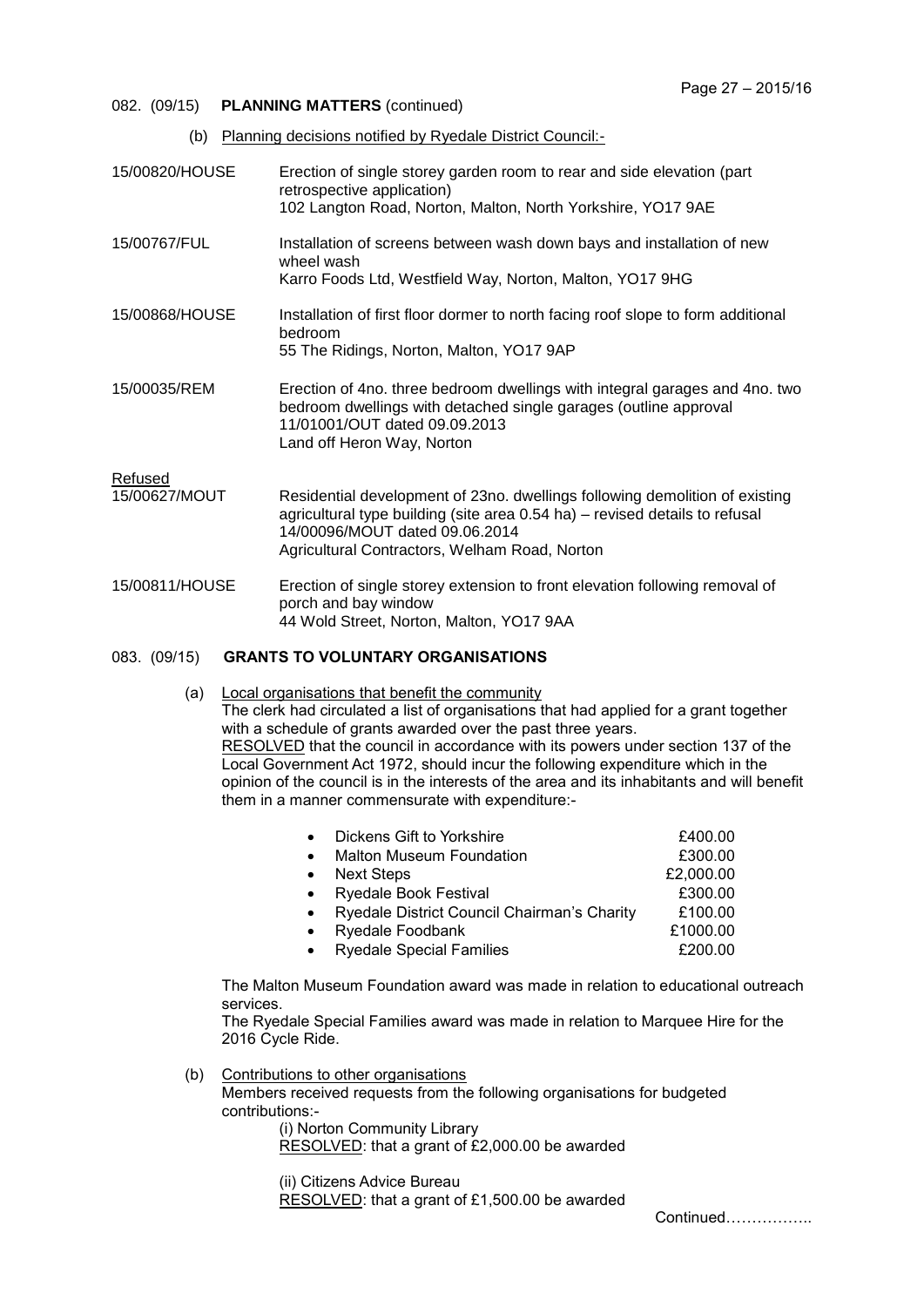#### 084. (09/15) **NORTH YORKSHIRE FIRE AND RESCUE AUTHORITY**

Members received a letter from the Fire brigade Union outlining their concerns with regard to the proposals set out in the Fire Authority consultation document. In discussing the proposals members raised concerns about possible cuts in personnel, the possible effect on response times and stated that the process was regretful as the population of both Malton and Norton was growing. Members to seek a meeting with the Fire and Rescue Authority as well as a representative from the union and to invite Malton Town Council to attend. Clerks to arrange.

# 085. (09/15) **ST NICHOLAS STREET CAR PARK LEASE OF CAR PARKING SPACES**

Councillor Mrs Keal reported that the majority of the residents would contribute towards a car parking space. Members requested that further costings be sought in connection with the bollards themselves and insurance. This item to be placed on the agenda for the next meeting.

#### 086. (09/15 **NEIGHBOURHOOD PLAN**

Members received feedback from the Neighbourhood Plan meeting held on Wednesday 16 September 2015. The Draft Minutes were presented. For information. Noted.

#### 087. (09/15) **CORRESPONDENCE**

- (a) North Yorkshire Police and Ryedale Safer Neighbourhoods Team Local Crime Update and monthly crime statistics for Northern and Southern Ryedale, for August 2015. For information. Noted.
- (b) Yorkshire Local Councils Associations Newsletter White Rose Update, July 2015. For information. Noted.
- (c) Yorkshire Local Councils Associations Training Developing your skills as a councillor. Councillors Croser, Mooring and Mrs Spencer all asked to attend the training session to be held at Ryedale House on Wednesday 18 November 2015, at 7.00pm. The Clerk to arrange.
- (d) North Yorkshire County Council, Grit Bins and Heaps Review Provision same as last year therefore no change. For information. Noted.

## 088. (09/15) **REPORTS OF REPRESENTATIVES ON OTHER ORGANISATIONS**

Councillor Croser reported on the Ryedale Five Towns meeting held on the 8 September at Helmsley. Councillor Croser reported that David Jeffels, Chairman of North Yorkshire County Council spoke on the future of Regional Government, devolution and the likely changes he felt would follow. Other topics included libraries and volunteers.

## 089. (09/15) **MEMBERS QUESTIONS**

Councillor Spencer asked if there had been any progress on the large Beverley Road development.

The clerk stated that it had been relatively quiet but that there had been a tentative enquiry from a consultant looking to hold a public consultation in the near future.

Councillor Croser asked if we knew what work was being undertaken at the footbridge on County Bridge.

/The clerk reported that we had not been notified and that they appear to be doing general maintenance work.